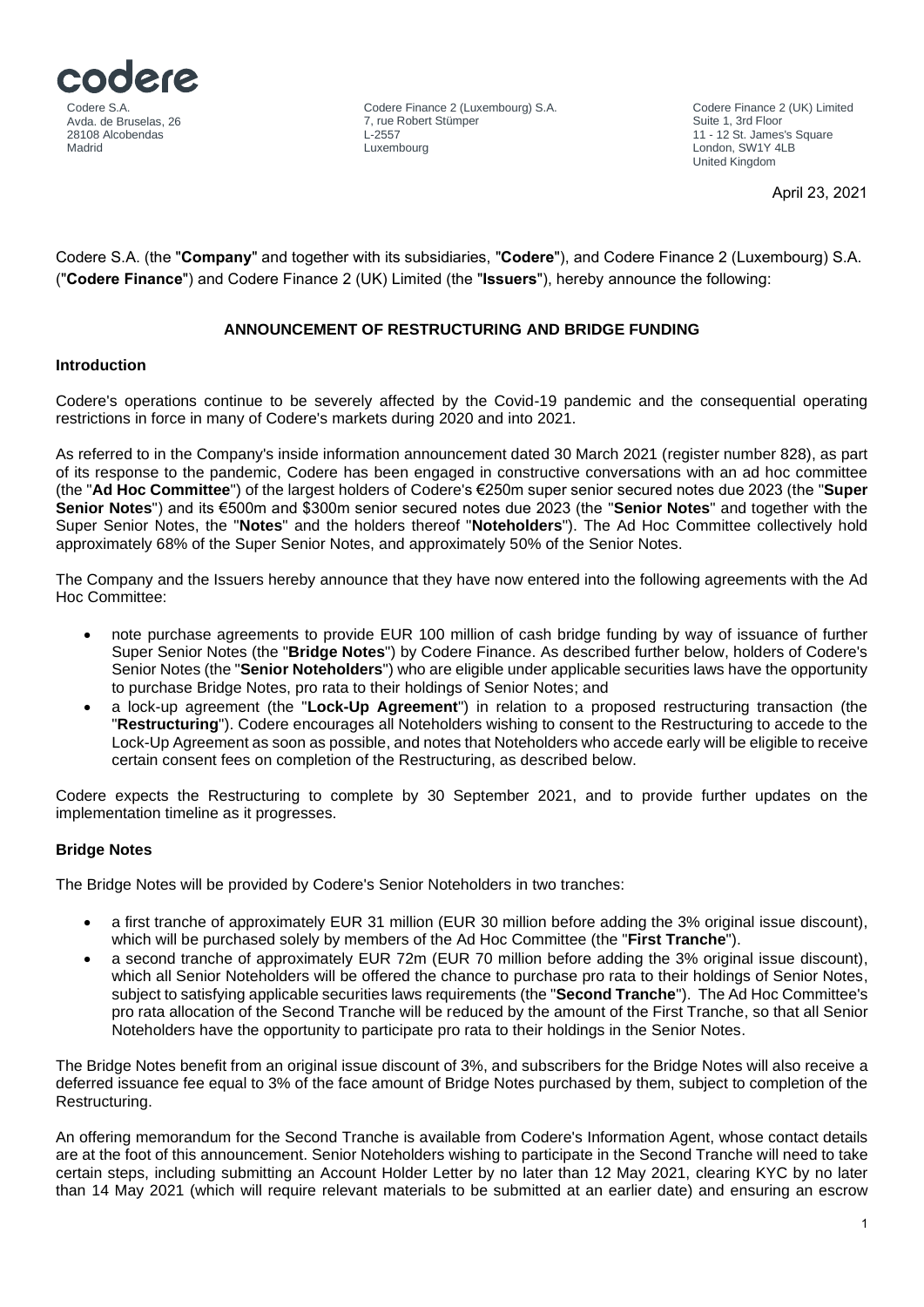

Codere Finance 2 (UK) Limited Suite 1, 3rd Floor 11 - 12 St. James's Square London, SW1Y 4LB United Kingdom

account is funded with the principal amount of their Bridge Notes allocation plus an amount for pre-funded interest by no later than 18 May 2021.

The First Tranche will be used to help fund Codere's operations, and is expected to be issued on or about 27 April 2021. The Second Tranche will be used to fund Codere's operations and pay interest on the Super Senior Notes and the Senior Notes, and are expected to be issued on or about 24 May 2021. The Ad Hoc Committee will backstop the Bridge Notes to ensure that the full amount is funded, and will receive a fee equal to 2% of the Bridge Notes.

A supplemental indenture to permit the issuance of the Bridge Notes within the Super Senior Notes basket limits [has been entered into] [will be entered into shortly and in any event prior to the issuance of the First Tranche].

## **Restructuring of equity and anticipated liquidation of the Company**

The Restructuring will result in the operating part of the Codere group being transferred to a new holding company ("**New Topco**"). New Topco will be 95% owned by the Senior Noteholders. The remaining 5% of the equity in New Topco will be owned by the Company.

In addition, the Company will receive warrants (the "**Warrants**"), permitting it to subscribe for non-voting shares with an economic value of up to 15% of the net equity proceeds of New Topco following a sale, listing, or certain other circumstances, above a strike price of €220m (subject to dilution for a management incentive plan and other customary upward and downward adjustments). The Warrants will have a 10-year term.

The transfer of the ownership of the operating part of the Codere group to New Topco referred to above will be carried out through an enforcement of the existing security over the shares in Codere Luxembourg 2 S.à r.l. by the security agent for the Notes.

Following completion of the Restructuring, the Company anticipates that it will enter into a liquidation process. Accordingly, it is likely that the Company will be delisted, and subject to detailed structuring (to be agreed), the shareholders could receive their payment in the liquidation at their own choice, either by means of shares in New Topco and Warrants, or in cash as a result of selling the shares and Warrants that would otherwise be distributed to these shareholders.

#### **Extraordinary General Meeting and Shareholder Support**

The Company's Board of Directors has resolved to convene an Extraordinary General Shareholders' Meeting to consider certain matters in connection with the Restructuring (the "**Meeting**").

The Company hereby confirms that it has received undertakings from the holders of over 60% of its shares to vote in favour of the resolutions to be considered at the Meeting, as well as to provide certain further support for the Restructuring.

#### **Restructuring of debt**

The Restructuring will also result in amendments to Codere's debt instruments, including:

- The provision of up further EUR 125m of cash funding by the issuance of additional Super Senior Notes (amended as described below) (the "**New Money Notes**"). For the avoidance of doubt, the New Money Notes are in addition to the Bridge Notes. All Senior Noteholders will be given a pro rata opportunity to purchase New Money Notes.
- Amendments to the terms of the Super Senior Notes, including:
	- an extension of maturities to 30 September 2026;
	- amendments to the interest rate to 8% cash coupon plus 3% PIK (or, if available liquidity is less than EUR 100m during first 1.5 years, 6% cash coupon plus 5.5% PIK)
- A restructuring of the Senior Notes, including: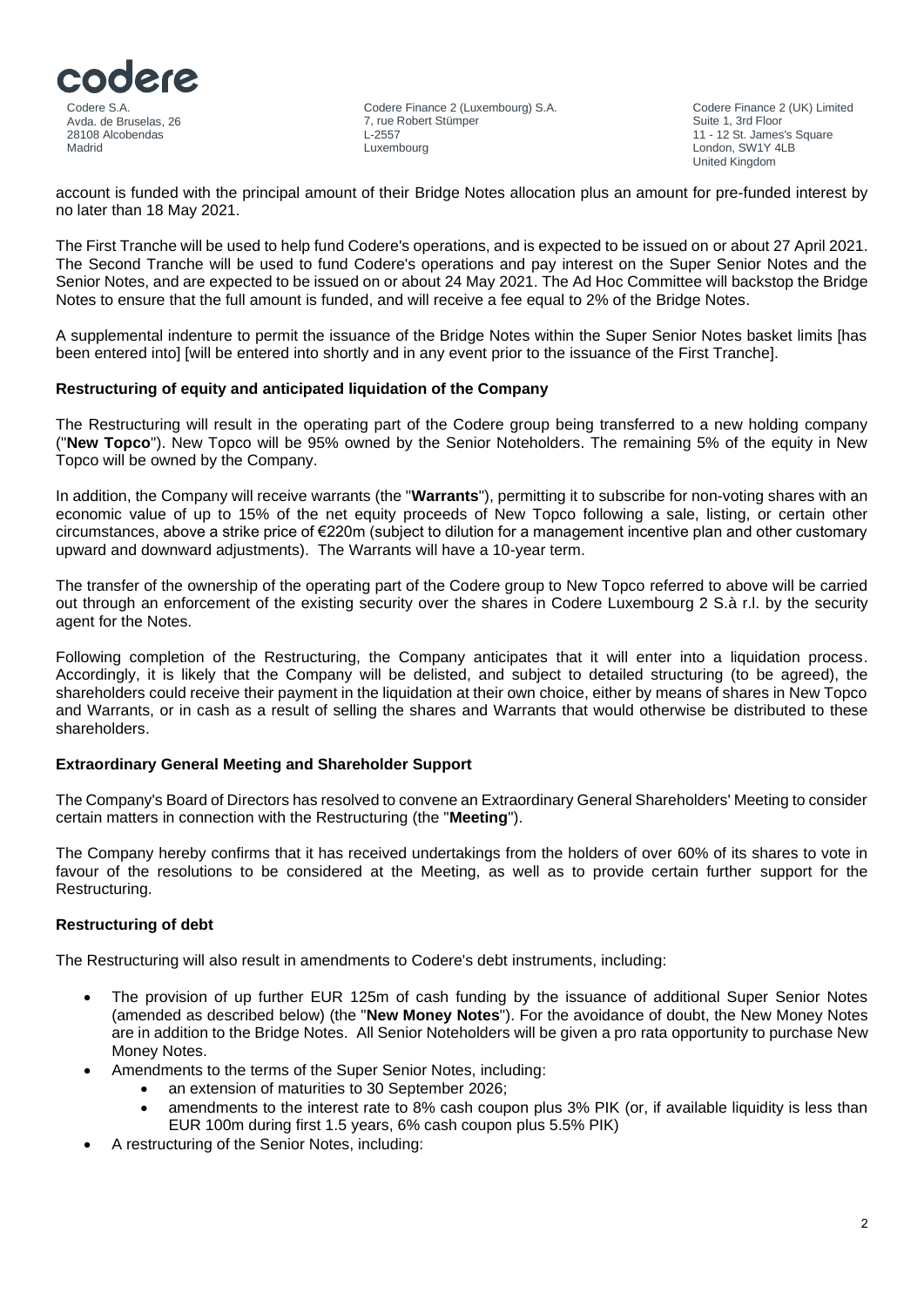

Codere Finance 2 (UK) Limited Suite 1, 3rd Floor 11 - 12 St. James's Square London, SW1Y 4LB United Kingdom

- 25% of the Senior Notes' outstanding principal amount being reinstated (the "**Reinstated Notes**") equal to c. \$81m and €135m respectively (Exact amounts will depend on transaction date). The Reinstated Notes will:
	- Pay 2% cash interest, plus: 10.75% PIK interest for the Reinstated Notes denominated in EUR, or 11.625% PIK interest for the Reinstated Notes denominated in USD.
	- Mature on 30 November 2027.
- 29% of the Senior Notes' outstanding principal amount equal to c. €226m (Exact amounts will depend on transaction date and EUR/USD exchange rate), plus the approximately €18m cash interest, which would be the accrued portion assuming transaction close in October 2021, that would otherwise be due in October 2021, being exchanged into subordinated PIK notes (the "**Subordinated PIK Notes**"). The Subordinated PIK Notes will:
	- Pay 7.5% PIK interest, and mature on 30 November 2027.
	- Have no recourse to the operating group.
	- Be stapled to equity in New Topco (see below).
	- The balance of the Senior Notes, equal to c.  $\epsilon$ 367m being exchanged for 95% of the equity in New Topco.
- The Bridge Notes, the Super Senior Notes, the Reinstated Notes, and the Subordinated PIK Notes will benefit from non-call protection for the first 18 months following completion of the Restructuring (i.e. they cannot be redeemed during this period of time without paying a premium), and will then be redeemable at par plus 3% in the following 12 months and par plus 2% in the 12 months thereafter.

# **Consent Fees**

Noteholders who confirm their consent to the Restructuring by acceding to the Lock-Up Agreement by the following dates will be eligible to receive the following consent fees, subject to completion of the Restructuring:

- 18 May: an "**Early Bird Consent Fee**" equal to 0.25% of the principal amount of the Noteholder's holdings of Senior Notes and/or Super Senior Notes (as applicable); and
- 28 May: a "**Consent Fee**" equal to 0.25% of the principal amount of the Noteholder's holdings of Senior Notes and/or Super Senior Notes (as applicable).

For the avoidance of doubt, a Noteholder may be eligible to receive both the Early Bird Consent Fee and the Consent Fee.

#### **Implementation**

Codere anticipates implementing the Restructuring either by way of consent solicitation or, if the requisite consents to implement the Restructuring pursuant to a consent solicitation cannot be achieved, an English scheme of arrangement or restructuring plan. Senior Noteholders and Super Senior noteholders who accede to the Lock-Up Agreement will be, among other things, committing to vote in favour of the consent solicitation or the scheme of arrangement / restructuring plan to implement the Restructuring.

Implementation of the Restructuring pursuant to the Lock-Up Agreement is subject to customary terms and conditions, including applicable regulatory and anti-trust conditions, as described therein.

#### **Further information**

An offering document for the Second Tranche Bridge Notes is available here [https://glas.agency/investor\\_reporting/codere-s-a/](https://glas.agency/investor_reporting/codere-s-a/) and from Codere's Information Agent (details below).

Term sheets detailing the terms of the Restructuring are scheduled to the Lock-Up Agreement, which is available here [https://glas.agency/investor\\_reporting/codere-s-a/](https://glas.agency/investor_reporting/codere-s-a/) and from Codere's Information Agent (details below). Existing Noteholders who wish to accede to the Lock-Up Agreement should visit the Information Agent's website or contact the Information Agent using the details below.

Codere encourages all Noteholders wishing to consent to the Restructuring to accede to the Lock-Up Agreement as soon as possible.